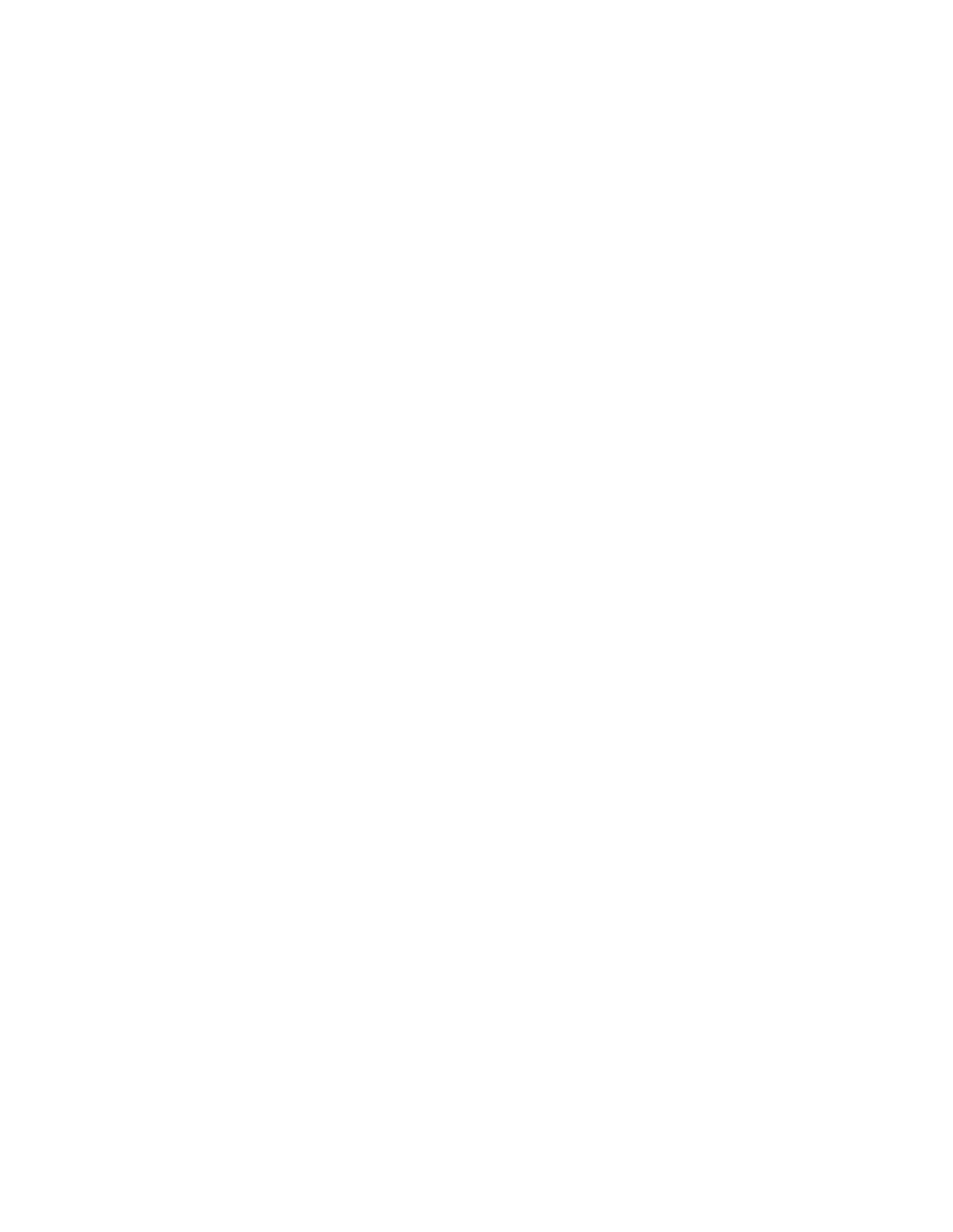#### **Annex A**

## ACQUISITION OF NEW, ADDITIONAL AND/OR REPLACEMENT TELECOMMUNICATION LINE/CONNECTIVITY SERVICE FOR THE DEVELOPMENT BANK OF THE PHILIPPINES (DBP)-**CATBALOGAN BRANCH**

#### APPROVED BUDGET FOR THE CONTRACT: Php 432,000

#### **TECHNICAL SPECIFICATIONS**

#### A. BACKGROUND

The telecommunication connectivity service (line) is for the connection of DBP online systems, services and facilities in any of the following DBP remote sites:

A.1. Branch Office, including:

A.1.a. Lending Center A.1.b. Cash Center A.1.c. Branch-Lite Unit

A.2. Automated Teller Machine (ATM)

#### **B. OBJECTIVE**

To acquire stable, reliable and secure telecommunication connectivity/line service to link DBP remote sites to the Head Office from an authorized and qualified telecommunication service provider (Telco).

### **C. COVERAGE OF THE CONTRACT**

The contract will be for a one (1) year period starting from date of acceptance of service with the option for automatic renewal.

#### **D. MINIMUM SPECIFICATIONS**

- D.1. Connectivity/Line Service Availability
	- > The minimum availability of service is 99.6%.
- D.2. Connectivity/Line Specifications
- D.2.a. Branch Office ☑
	- D.2.a.i. Wired MPLS/VPN, Radio Last Mile with minimum of 10 Mbps bandwidth
	- D.2.a.ii. Inclusive network equipment, such as router and or router/modem, must not be on End-of-Life/End-of-Support status within the contract period
	- D.2.a.iii. Router must support GRE/mGRE tunneling and IP Security (ex. dynamic VPN) and SNMP
	- D.2.a.iv. DBP shall have the full access of the router
	- D.2.a.v. Provide near real time and historical link monitoring
- D.2.b. ATM Wired п
	- D.2.b.i. VPN connection at least 128 Kbps via MPLS
	- D.2.b.ii. Inclusive network equipment, such as router and or router/modem, must not be on End-of-Life/End-of-Support status within the contract period
	- D.2.b.iii. Support GRE tunneling and SNMP
	- D.2.b.iv. Provide near real time and historical link monitoring

Page 1 of 4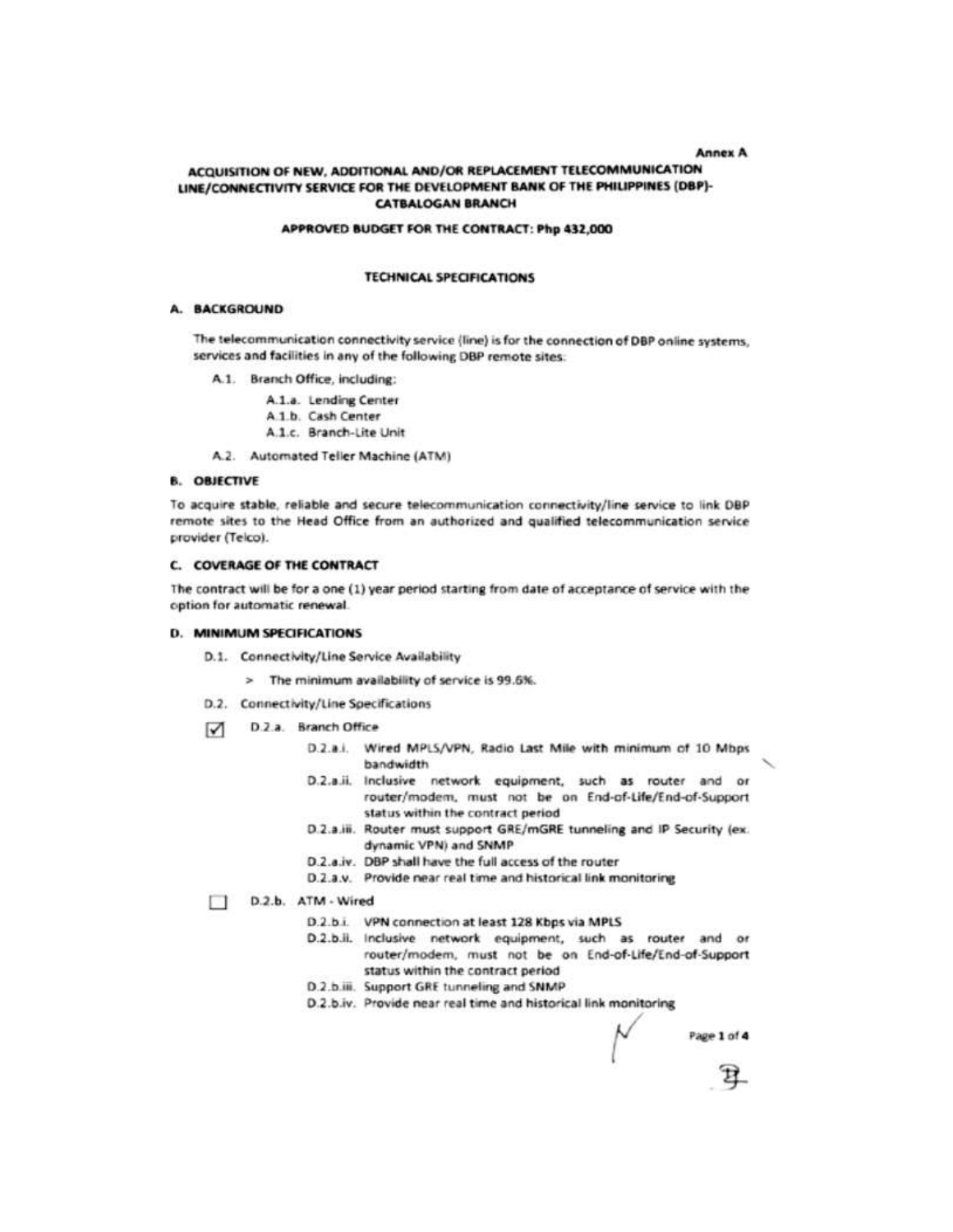AS QUARTERING OF ALL ALL DIVIDENDENCE AND THE RESULT OF HIS LIGHTER REPORTED A

VAL CONNECTION SERVICE RACIN DESCRIPTION AND O THROUGHOUS MESOL

- D.2.c. ATM Wireless
	- D.2.c.i. Provide data transmission function by public GPRS/ GSM network or higher
	- D.2.a.vi. Inclusive network equipment, such as router and or router/modem, must not be on End-of-Life/End-of-Support status within the contract period
	- D.2.c.ii. Support GRE Tunneling and SNMP
	- D.2.c.iii. Provide GUI access for local and remote management
	- D.2.c.iv. Operate at -30~+75°C temperature
	- D.2.c.v. Has LED status indication
	- D.2.c.vi. Support RJ45 console port
	- D.2.c.vii. Include: 1 power cord, 2 antennas, 1 console cable, 1 set documentation
	- D.2.c.viii. Provide near real time and historical link monitoring.
	- D.2.c.ix. Meet the average latency requirement of not greater than 200ms measured using the Ping utility or any similar mobile applications
	- D.2.c.x. Meet signal requirement of not less than 2 bars measured using mobile or similar devices capable of said measurement
	- D.2.c.xi. DBP shall have full access to the Modem/Router
- D.3. Support Services and Incident Management
	- D.3.a. The Telco shall provide 24 x 7 onsite, telephone and email support. For every service unavailability/downtime reported, the response time shall be within thirty (30) minutes.
	- D.3.b. Upon the occurrence of service unavailability/downtime, the Telco shall:
		- D.3.b.i. Conduct problem isolation/resolution and link restoration activities
		- D.3.b.ii. Notification via electronic mail (E-mail) and telephone within one (1) hour of the occurrence
		- D.3.b.iii. Minimum of twice a day status report to DBP via E-Mail
		- D.3.b.iv. Estimated time of arrival (ETA) if onsite activities required
		- D.3.b.v. Estimated time of resolution (ETR)
		- D.3.b.vi. Root cause
		- D.3.b.vii. Comply with DBP policies on security and confidentiality during support services.
	- D.3.c. The Telco shall submit an incident report stating the reason/s for the outage and detailing the steps undertaken to resolve a particular problem upon DBP's request.
- D.4. Service Performance Review
	- > The Telco shall conduct a performance review session at least once every quarter of a year

### E. TELECOMMUNICATION CONNECTIVITY/LINE REQUIREMENT CLASSIFICATION

The primary objective of the following provisions is to have multiple Telcos per site, providing service redundancy, high availability and avoiding single point of failure.

- E.1. New Telecommunication Line Requirement
	- E.1.a. Covered Sites

Page 2 of 4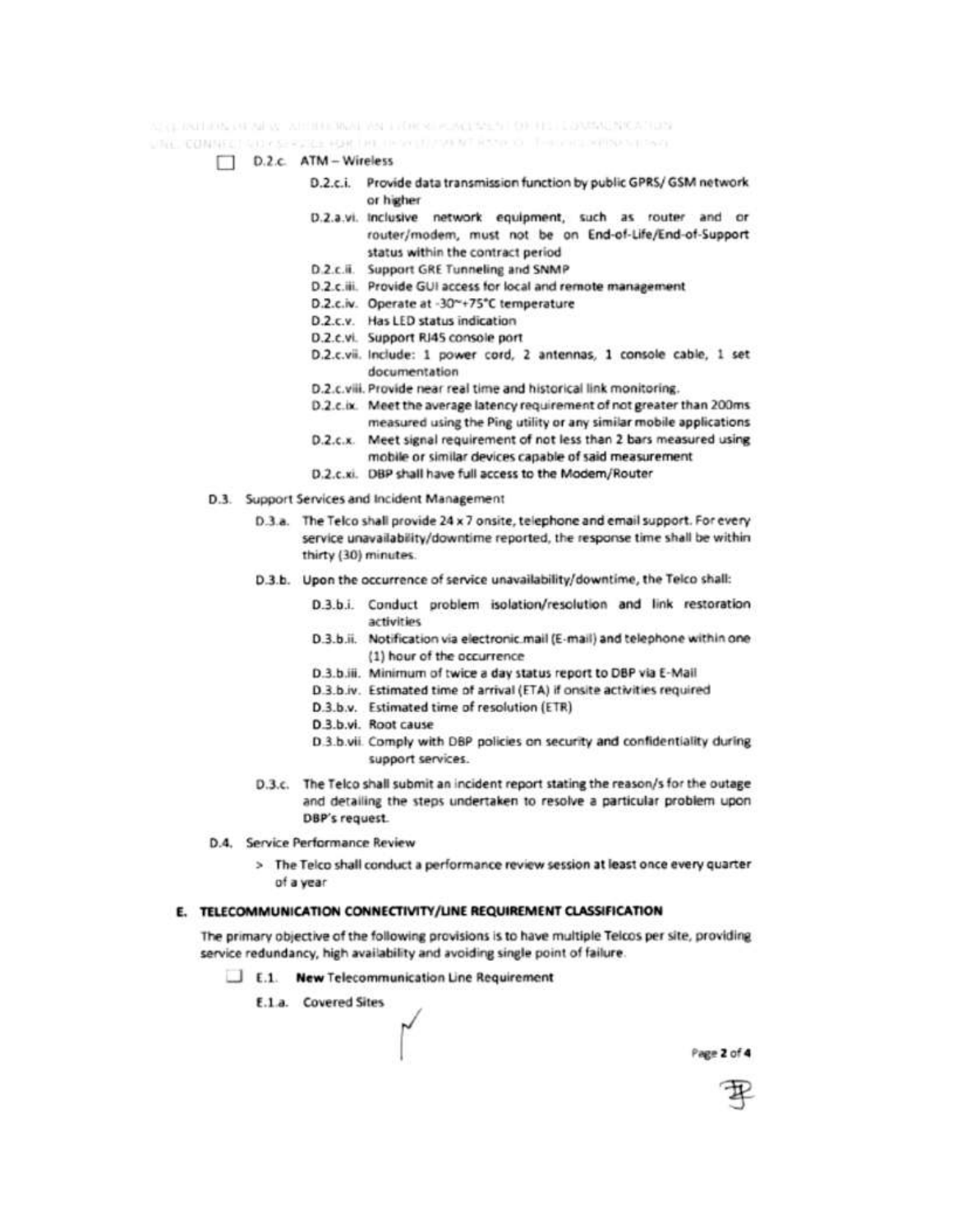ALCOHOL: ON OF SEARCH STOP STORES AND REAL ACTIVITIES OF THE COMMUNICATION the CONSTOR IN STRUCT CHINA DRUG DAVIDE BUG IN THE PHONOGRAPHO

- > New remotes sites
- E.1.b. Telco Selection Criteria
	- > Telecommunication Line for Branch Office
		- E.1.b.i. Two (2) different Telcos (Teico A and Telco B) shall be selected
		- E.1.b.ii. Telco A is the lowest (winning) provider
		- E.1.b.iii. Telco B is the second lowest provider
	- > Telecommunication Line for Additional ATM Facility of a Branch Office
		- E.1.b.iv. The Telco must be different from the one which has the majority or most of the telecommunication connectivity services provided for the ATM/s of that Branch Office
- E.2. Additional Telecommunication Line Requirement
	- E.2.a. Covered Sites
		- > For existing sites with existing telecommunication line/s
	- E.2.b. Telco Exception
		- > The Telco/s of the existing line/s servicing the site shall not be invited and will not be allowed to participate
- $\sqrt{\phantom{a}}$  E.3. Replacement Telecommunication Line Requirement
	- E.3.a. Covered Sites
		- > For existing sites with existing telecommunication line/s
	- E.3.b. Telco Exception
		- E.3.b.i. For Telco Redundancy Replacement
			- > The Telco of the existing line/s servicing the site including the one to be replaced shall not be invited and will not be allowed to participate
		- E.3.b.ii. Replacement for the Purpose of Telecommunication Line Capacity (Bandwidth) Upgrade
			- > The Telco of the other existing line/s servicing the site (i.e., other than the one to be replaced) shall not be invited and will not be allowed to participate
		- E.3.b.iii. For Wireless to Wired Facility Replacement
			- > The Telco of the other existing line/s servicing the site (i.e., other than the one to be replaced] shall not be invited and will not be allowed to participate
- F. DISCONTINUANCE OF SERVICE

DBP can opt to discontinue the service within the contract period without pre-termination fee/s, if the Telco provider fails to meet the required minimum availability of service, specified in item D.1, for three (3) consecutive months (3-strike rule)

**G. PAYMENT** 

The payment shall be in a monthly basis every after the service acceptance.

Page 3 of 4